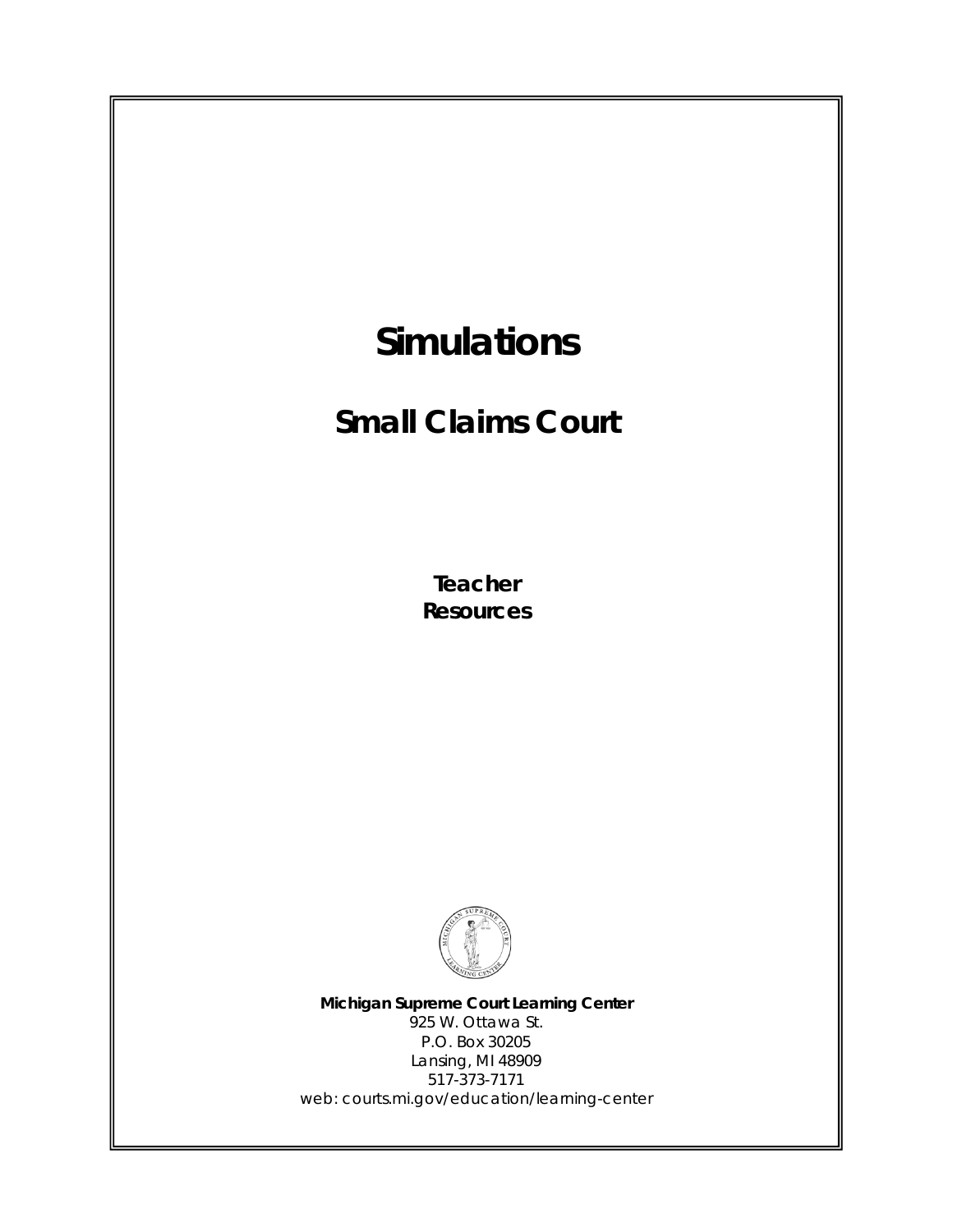## **Introduction**

Simulations of court proceedings engage students in real-life situations that require higher-order thinking. Small claims court proceedings, in which the parties represent themselves, are ideal simulations for students at all levels. The rules of evidence are common sense, and the types of disputes they resolve are situations from everyday life.

## **Grade Level & Curriculum Connections**

This lesson plan can be adapted for use with students in later elementary through high school. The situations involve small monetary values.

Social Studies 3 – C1.0.1, 3 – C3.02.2, 3 – C3.03, 3 – C3.0.4, 3 – C5.0.1, 4 – C2.0.1, 4 – C5.0.1, 4 – C5.0.2, 4 – C5.0.4, 4 – P3.1.3, HS – 2.2.5, HS – 1.1.3, HS – 3.3.4, HS –3.4.5, HS – 5.3.4, HS – 6.2.10, HS – 6.2.11

English Language Arts CE 1.3.1, CE 1.3.2, CE 1.3.5, CE 1.3.6, CE 1.3.7, CE 1.3.8, CE 1.3.9, CE 1.5.1, CE 1.5.2, CE 1.5.3, CE 1.5.5, CE 2.1.1, CE 2.1.3, CE 2.1.4, CE 2.1.7, CE 2.1.10, CE 2.1.11, CE 2.2.2, CE 2.2.3, CE 2.3.1, CE 2.3.3, CE 2.3.4, CE 2.3.5, CE 4.1.1, CE 4.1.2, CE 4.1.3, CE 4.1.4, CE 4.2.1, CE 4.2.2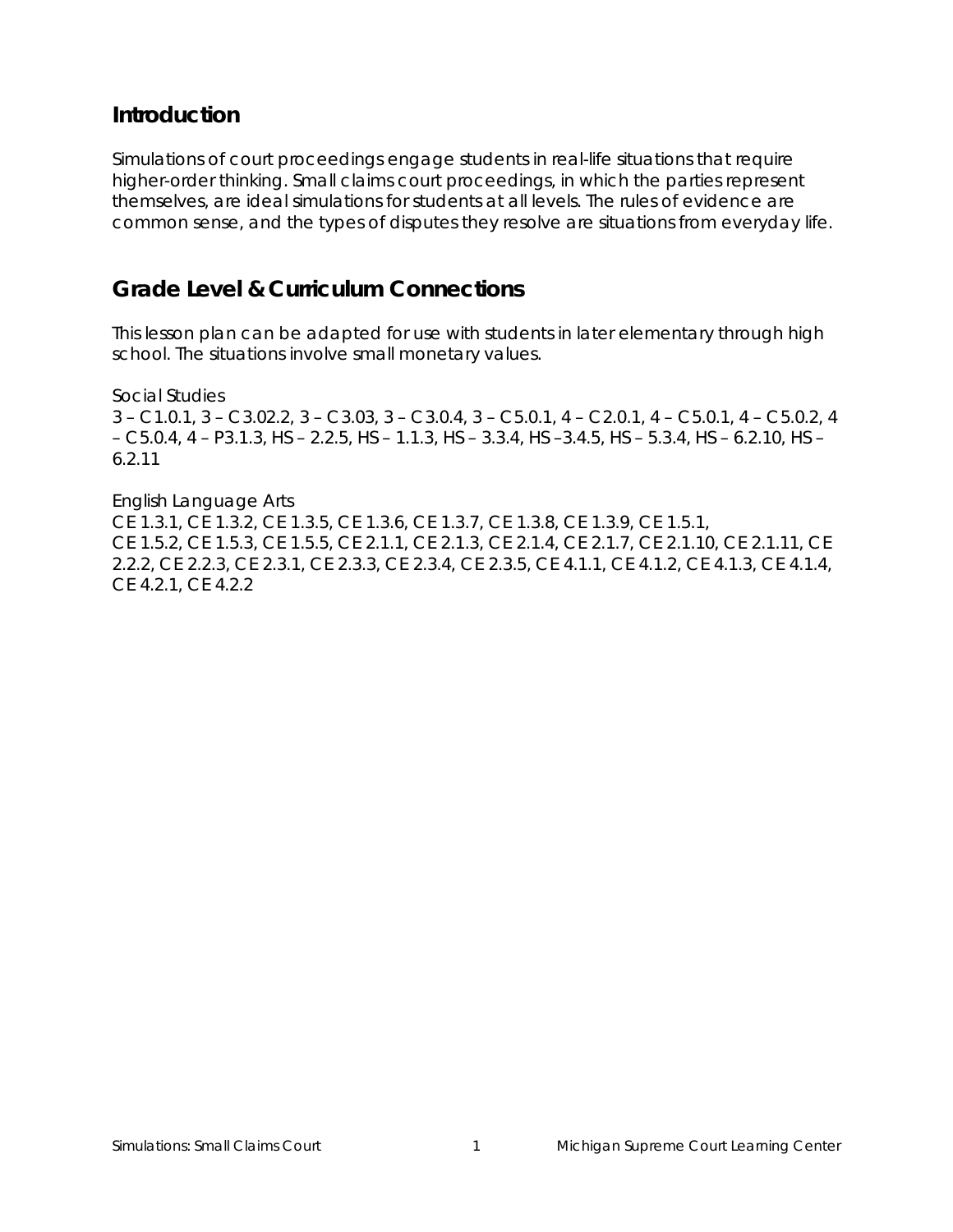# **Sequence of Activities**

## **Time Required**

1-2 class periods.

## **Objectives**

Students will:

- Describe what they know about Small Claims Court.
- Compare it to similar procedures on television shows.
- Defend and decide cases.
- Discuss the results and alternative methods of resolving disputes.

#### **Instructional Resources**

- Blackboard, whiteboard, or overhead
- Teacher's Discussion Guide, Judges' Script, Case Sheets
- Pencils
- Judges' robes, gavels (optional)
- Small Claims Matters handout (optional)
- Evidence (optional)

## **Sequence of Activities**

- 1. Brainstorm what students know about small claims court. An optional Small Claims Matters handout and Glossary are provided.
	- o In Michigan, small claims are handled by a division of district court.
	- o Parties represent themselves in cases of up to \$3,000.
	- o Unlike some television programs, everyone is courteous to each other. It is the judge's job to be sure everyone is polite and follows the rules.
	- o As in all civil cases, the burden of proof is a "preponderance of the evidence" (more likely than not).
- 2. Divide the class into groups of three. Distribute a judge's script and case sheet to each group. Optional evidence (estimates, pictures, receipts, etc.) is also provided, and you may wish to give the judges robes and/or gavels for props. Have the groups work on one case at a time and debrief between each case. The Discussion Guide lists the issue, a sample decision, and further information about the legal principles involved.
- 3. Debrief the exercise. Questions may include:
	- o What was the most difficult role?
	- o Can you think of other ways to solve this problem without going to court?
	- o What advice would you give to someone if they had to go to court?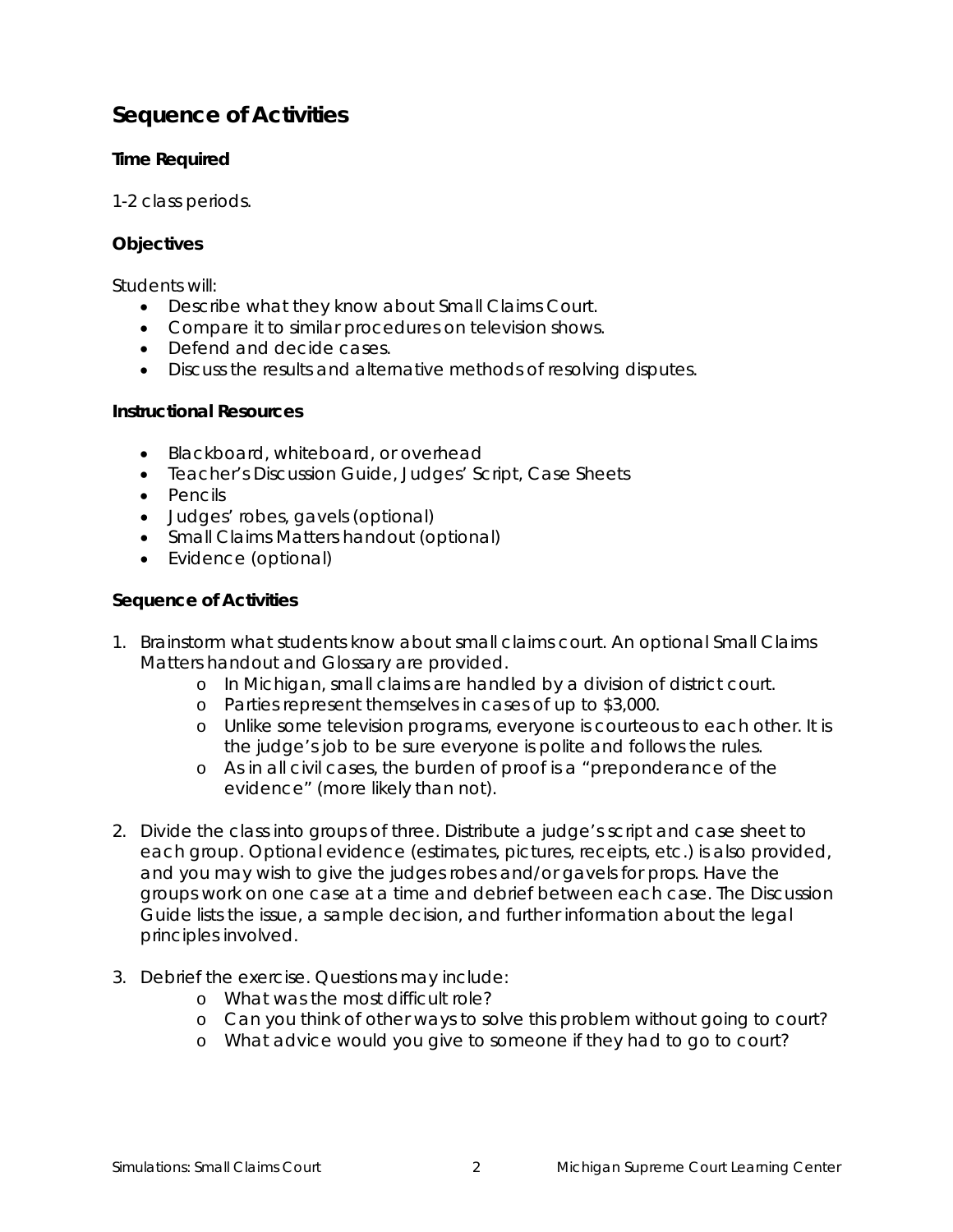# **Discussion Guide**

## **Babysitter Fees**

- Issue Is the plaintiff entitled to another \$2.50 per hour?
- Sample Decision From the facts, it appears that the plaintiff agreed to babysit for \$5 per hour, and it is unfair to demand more money after the fact. The defendant understood that the charge was \$5 per hour, not \$2.50 per child. Giving the additional \$2.50 per hour would be unfair to the defendant. Judgment for the defendant.
- Contracts A contract is an agreement between two or more parties to do or not do something in particular. The agreement may be stated in an oral or written exchange of promises or implied by the parties' actions. Under common law in Michigan, minors (persons under age 18) – with certain exceptions – lack the ability to contract. They may disavow any contract once they reach adulthood. (See *Woodman v Kera LLC*[, 486 Mich 228, 236-237 \(2010\)\)](http://publicdocs.courts.mi.gov:81/opinions/final/sct/20100618_s137347_74_woodman-op.pdf).
- Minors, Capacity to Sue and Be Sued Under Michigan law, minors may sue and be sued. Depending upon factors such as age and competency, the court may or may not appoint a representative for the minor. (See MCR [2.201,](http://courts.mi.gov/Courts/MichiganSupremeCourt/CurrentCourtRules/1Chapter2CivilProcedure.pdf) [MCR 3.202,](http://courts.mi.gov/Courts/MichiganSupremeCourt/CurrentCourtRules/1Chapter3SpecialProceedingsandActions.pdf) [MCL 722.4e.](http://legislature.mi.gov/doc.aspx?mcl-722-4e))

## **Vehicle Repairs**

- Issue Is the defendant entitled to full payment after making a repair that cost more than was authorized by the plaintiff?
- Sample Decision The service shop may not take advantage of the customer by completing more repairs than authorized. Because the car cannot be returned in the original condition, judgment is for the plaintiff. The plaintiff pays only the cost of the original estimate since the additional amount was not approved.
- Motor Vehicle Service and Repair Under Michigan law, a motor vehicle repair facility must give the customer a written estimate, itemizing the price for labor and parts necessary for a specific job prior to starting the work, if the total cost will be \$20 or more. A facility cannot charge for work done or parts supplied in excess of the estimated price, or the limit stated by the customer, without the customer's written or oral consent. If the facility or mechanic informs the customer that the price for repair will exceed the written estimate or the stated limit in the waiver and the customer does not want the repair work performed, then the customer is liable for all reasonable costs to return the vehicle to the condition it was when it entered the facility. The customer also has the right to receive or see the replaced parts. See Motor Vehicle Service and Repair Act [MCL 257.1332](http://legislature.mi.gov/doc.aspx?mcl-257-1332) et seq.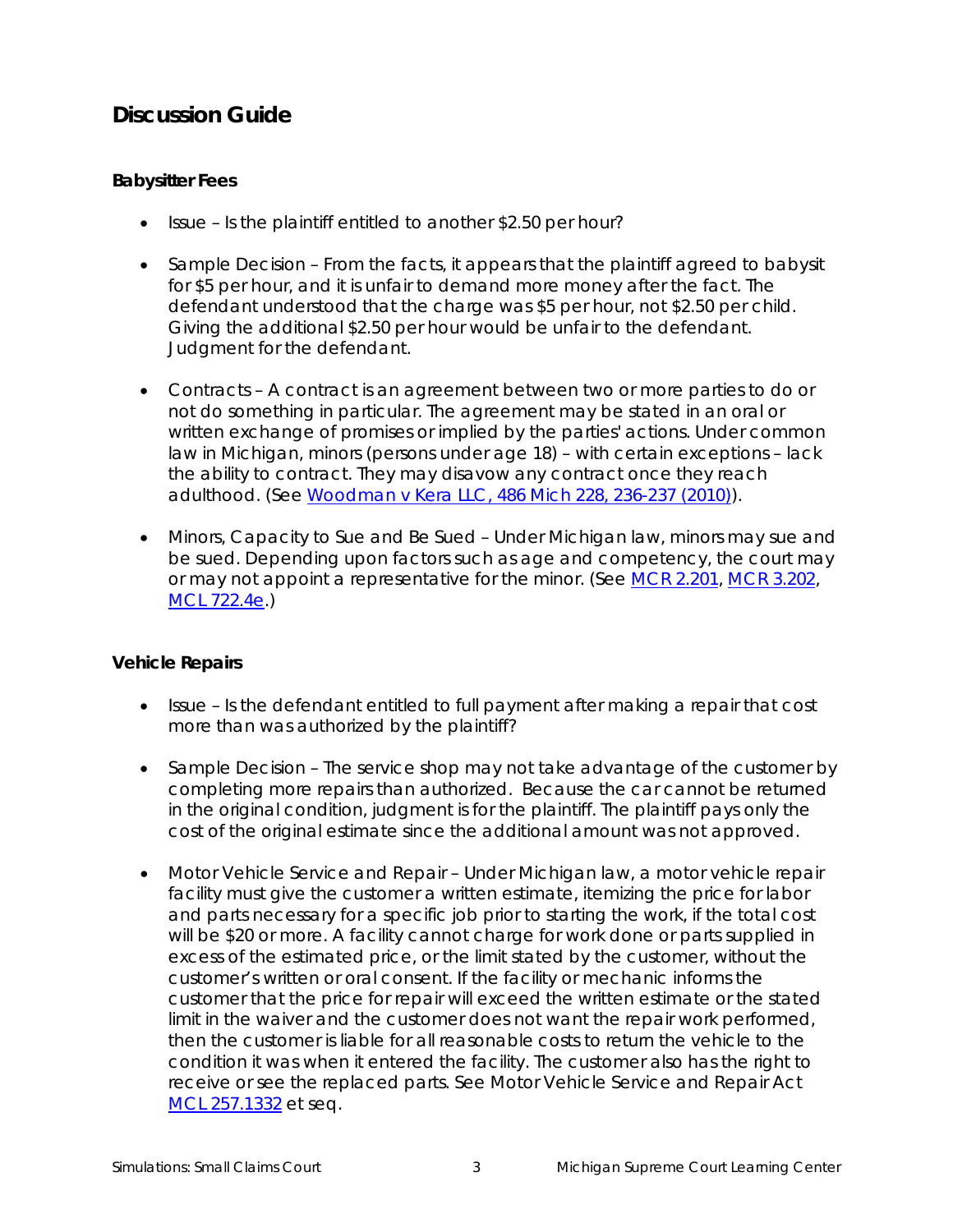## **Leaky Tent**

- Issue Is the plaintiff entitled to a refund after purchasing an all-weather tent that leaked?
- Sample Decision The plaintiff has a reasonable expectation of receiving compensation for new goods that appear to have been defective at purchase under implied warranty of merchantability. The defendant must replace the tent with a new one.
- Warranties Under Michigan's Uniform Commercial Code, buyers have the reasonable expectation that they can rely on the seller to provide suitable goods and that the goods will perform as advertised on the container or label. See Uniform Commercial Code, [MCL 440.2313 et seq.](http://legislature.mi.gov/doc.aspx?mcl-440-2313)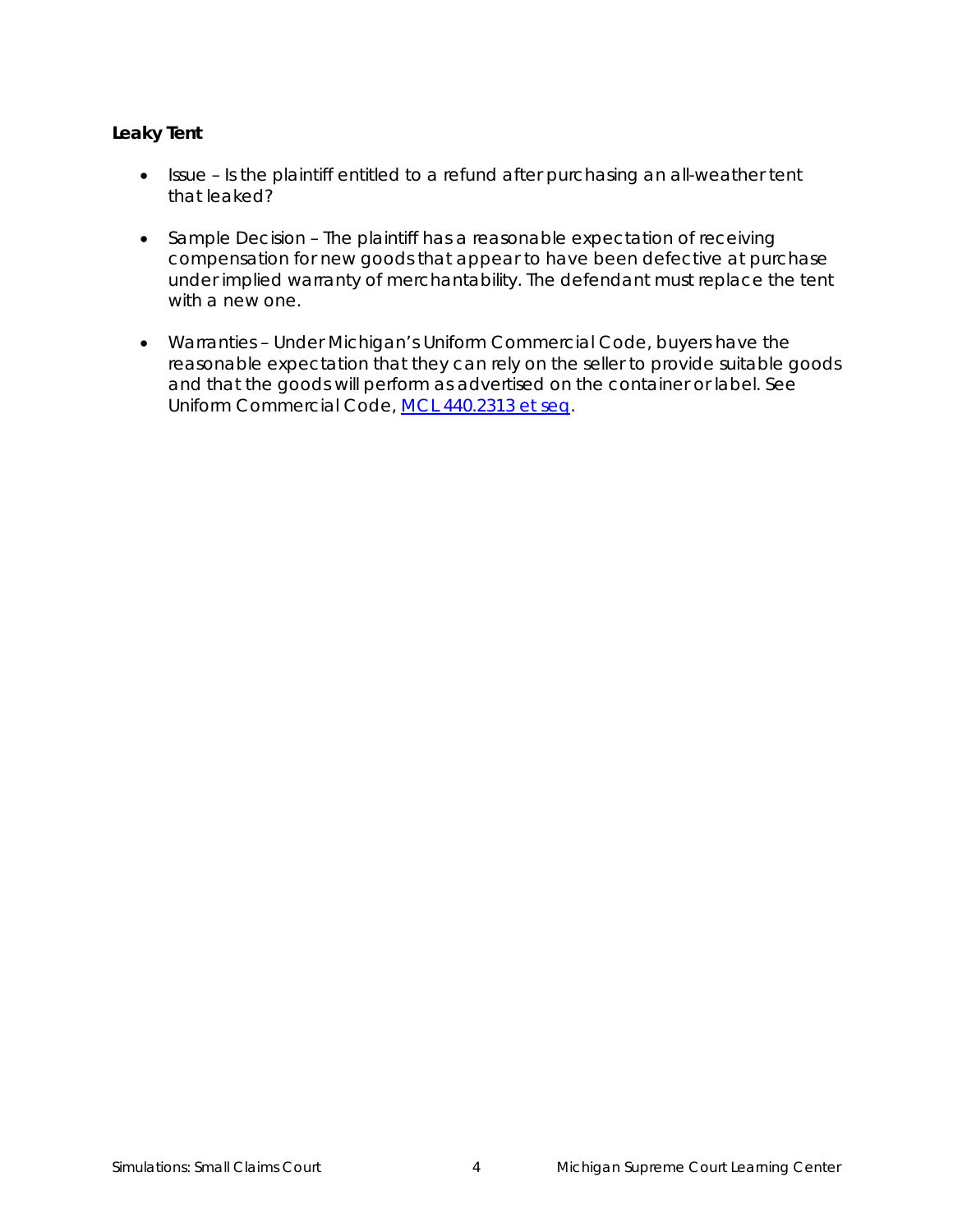# **Extension Activities**

- Replay the cases as if they were in mediation. The mediator allows the parties to explain their positions and helps them come to a consensus by asking what each side wants. The mediator must not take sides during the resulting negotiation. Afterwards, debrief the cases, comparing the outcomes, how the consensus was reached, and the relative satisfaction of the parties.
- Write a letter of complaint to a business, discussing a problem with a product or service.
- Complete SCAO-approved court forms for the cases: [http://courts.mi.gov/Administration/SCAO/Forms/Pages/Small-Claims.aspx.](http://courts.mi.gov/Administration/SCAO/Forms/Pages/Small-Claims.aspx)
- Visit your local district court to observe actual court proceedings. Teacher resources are available through the Learning Center's Educational Resources web page: [http://courts.mi.gov/education/learning-center/curriculum](http://courts.mi.gov/education/learning-center/curriculum-resources/pages/default.aspx)[resources/pages/default.aspx.](http://courts.mi.gov/education/learning-center/curriculum-resources/pages/default.aspx)
- Invite a judge, magistrate, or mediator to talk to the class about how he or she helps people resolve disputes.
- Prepare a small claims simulation for use in class by writing the facts of the dispute and investigating the possible outcomes.
- Discuss the importance of professional dress when appearing before a court. Many trial courts list dress codes/expectations on their web sites. Related lesson plans (Career Planning & Skills: Dress Codes & Professional Dress) are also available through the Learning Center's Educational Resources web page: [http://courts.mi.gov/education/learning-center/curriculum](http://courts.mi.gov/education/learning-center/curriculum-resources/pages/default.aspx)[resources/pages/default.aspx.](http://courts.mi.gov/education/learning-center/curriculum-resources/pages/default.aspx)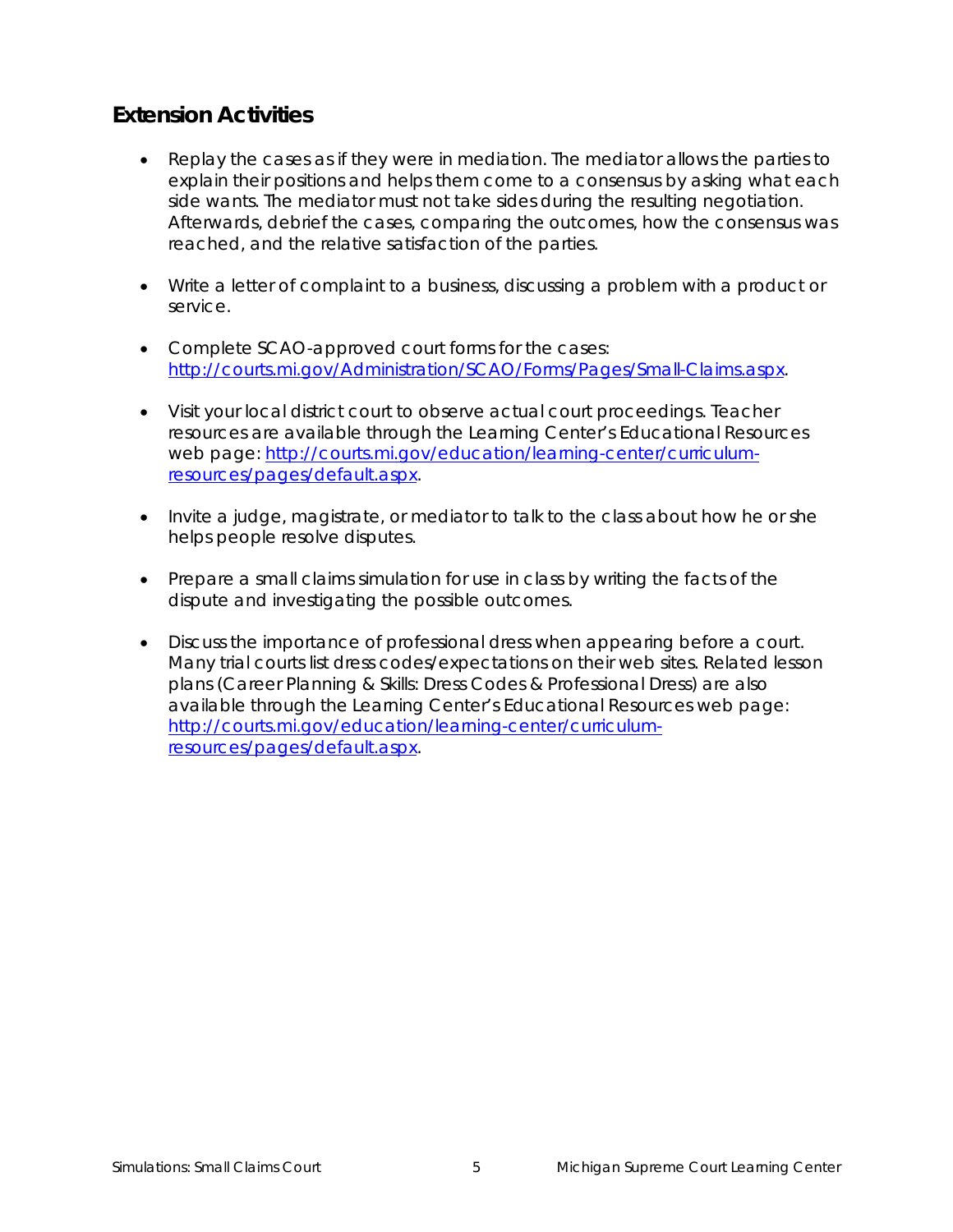### **Judge**

You must see that both sides have an equal chance to present their cases to you. You must be polite to both sides and be sure they are respectful to each other.

Listen to the facts from the plaintiff first and then the defense. If the parties have questions for each other, they must direct the questions to you. You may also ask questions to make sure you understand the facts. Then, decide whether the defendant is responsible for paying, and, if so, how much.

#### **Script**

Start the case.

"Good morning/afternoon. I am Judge \_\_\_\_\_\_\_\_\_\_\_\_\_\_\_\_\_\_\_\_\_\_, and will hear the case of \_\_\_\_\_\_\_\_\_\_\_\_\_\_\_\_\_\_\_\_\_\_ v \_\_\_\_\_\_\_\_\_\_\_\_\_\_\_\_\_\_\_\_\_\_."

"For the record, please say, 'I do,' if you understand and agree to waive (give up) the following: the right to sue for more than \$3,000, the right to a jury trial, the right to be represented by an attorney, and the right to appeal."

"Please raise your right hand. Mr./Ms. \_\_\_\_\_\_\_\_\_\_\_\_\_\_\_\_\_\_\_\_\_\_, do you swear to tell the truth, the whole truth and nothing but the truth? If so, please say, 'I do.'"

> Listen to testimony from the plaintiff and then from the defendant. You may ask questions.

"Is there anything else anyone wants to tell that I haven't already heard?"

"Testimony is finished and the Court will make a decision."



Make your decision, stating your reasons according to your knowledge of the law.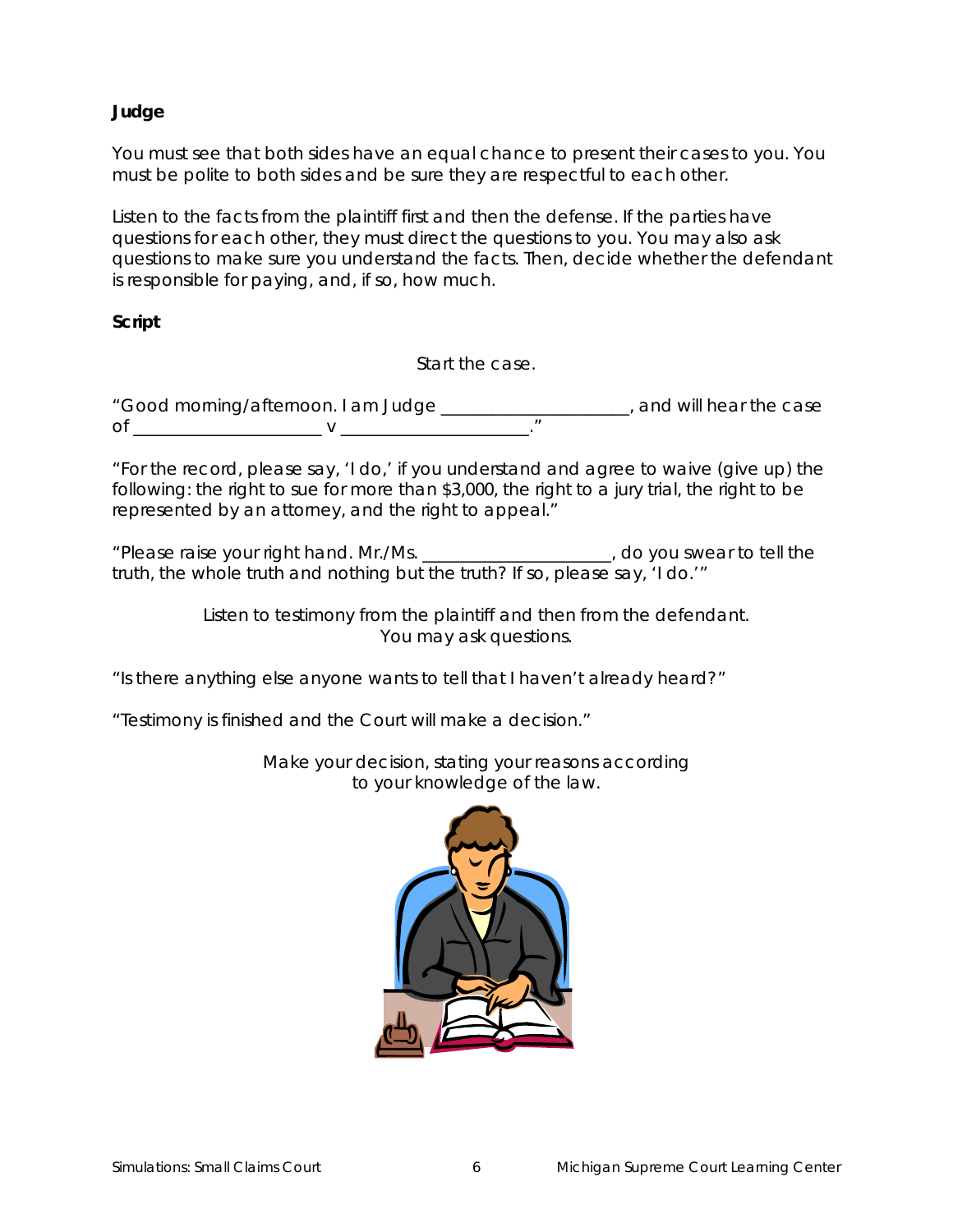# **Babysitting Fees**

In small claims matters, there are three roles: the judge, the plaintiff (the party that brought the case), and the defendant (the party being accused by the plaintiff). The rules of evidence (what you can say and show) are common sense. The judge introduces the case. Then the plaintiff speaks, and finally the defendant.

#### **Facts**

- 1. The plaintiff is a babysitter.
- 2. The defendant is a parent with two children.
- 3. The plaintiff agreed to babysit for the defendant's two children for \$5 per hour. When the babysitter arrived, there was a third child, a cousin, present. The plaintiff said nothing about an increased rate, but demanded another \$2.50 per hour when the defendant returned home three hours later. Plaintiff claimed the rate to be \$2.50 per child for a total of \$22.50. The defendant refused to pay more than \$15.

\_\_\_\_\_\_\_\_\_\_\_\_\_\_\_\_\_\_\_\_\_\_\_\_\_\_\_\_\_\_\_\_\_\_\_\_\_\_\_\_\_\_\_\_\_\_\_\_\_\_\_\_\_\_\_\_\_\_\_\_\_\_\_\_\_\_\_\_\_\_\_\_\_\_\_\_\_\_\_\_\_\_\_

\_\_\_\_\_\_\_\_\_\_\_\_\_\_\_\_\_\_\_\_\_\_\_\_\_\_\_\_\_\_\_\_\_\_\_\_\_\_\_\_\_\_\_\_\_\_\_\_\_\_\_\_\_\_\_\_\_\_\_\_\_\_\_\_\_\_\_\_\_\_\_\_\_\_\_\_\_\_\_\_\_\_\_

\_\_\_\_\_\_\_\_\_\_\_\_\_\_\_\_\_\_\_\_\_\_\_\_\_\_\_\_\_\_\_\_\_\_\_\_\_\_\_\_\_\_\_\_\_\_\_\_\_\_\_\_\_\_\_\_\_\_\_\_\_\_\_\_\_\_\_\_\_\_\_\_\_\_\_\_\_\_\_\_\_\_\_

\_\_\_\_\_\_\_\_\_\_\_\_\_\_\_\_\_\_\_\_\_\_\_\_\_\_\_\_\_\_\_\_\_\_\_\_\_\_\_\_\_\_\_\_\_\_\_\_\_\_\_\_\_\_\_\_\_\_\_\_\_\_\_\_\_\_\_\_\_\_\_\_\_\_\_\_\_\_\_\_\_\_\_

\_\_\_\_\_\_\_\_\_\_\_\_\_\_\_\_\_\_\_\_\_\_\_\_\_\_\_\_\_\_\_\_\_\_\_\_\_\_\_\_\_\_\_\_\_\_\_\_\_\_\_\_\_\_\_\_\_\_\_\_\_\_\_\_\_\_\_\_\_\_\_\_\_\_\_\_\_\_\_\_\_\_\_

\_\_\_\_\_\_\_\_\_\_\_\_\_\_\_\_\_\_\_\_\_\_\_\_\_\_\_\_\_\_\_\_\_\_\_\_\_\_\_\_\_\_\_\_\_\_\_\_\_\_\_\_\_\_\_\_\_\_\_\_\_\_\_\_\_\_\_\_\_\_\_\_\_\_\_\_\_\_\_\_\_\_\_

\_\_\_\_\_\_\_\_\_\_\_\_\_\_\_\_\_\_\_\_\_\_\_\_\_\_\_\_\_\_\_\_\_\_\_\_\_\_\_\_\_\_\_\_\_\_\_\_\_\_\_\_\_\_\_\_\_\_\_\_\_\_\_\_\_\_\_\_\_\_\_\_\_\_\_\_\_\_\_\_\_\_\_

\_\_\_\_\_\_\_\_\_\_\_\_\_\_\_\_\_\_\_\_\_\_\_\_\_\_\_\_\_\_\_\_\_\_\_\_\_\_\_\_\_\_\_\_\_\_\_\_\_\_\_\_\_\_\_\_\_\_\_\_\_\_\_\_\_\_\_\_\_\_\_\_\_\_\_\_\_\_\_\_\_\_\_

\_\_\_\_\_\_\_\_\_\_\_\_\_\_\_\_\_\_\_\_\_\_\_\_\_\_\_\_\_\_\_\_\_\_\_\_\_\_\_\_\_\_\_\_\_\_\_\_\_\_\_\_\_\_\_\_\_\_\_\_\_\_\_\_\_\_\_\_\_\_\_\_\_\_\_\_\_\_\_\_\_\_\_

What is the issue? (What must the judge decide?) \_\_\_\_\_\_\_\_\_\_\_\_\_\_\_\_\_\_\_\_\_\_\_\_\_\_\_\_\_\_\_

What is the decision? (Who is the judgment for and how much?) \_\_\_\_\_\_\_\_\_\_\_\_\_\_\_\_\_\_

Why? \_\_\_\_\_\_\_\_\_\_\_\_\_\_\_\_\_\_\_\_\_\_\_\_\_\_\_\_\_\_\_\_\_\_\_\_\_\_\_\_\_\_\_\_\_\_\_\_\_\_\_\_\_\_\_\_\_\_\_\_\_\_\_\_\_\_\_\_\_\_\_\_\_\_\_\_\_\_

Judge \_\_\_\_\_\_\_\_\_\_\_\_\_\_\_\_\_ Plaintiff\_\_\_\_\_\_\_\_\_\_\_\_\_\_\_\_\_\_\_\_ Defendant \_\_\_\_\_\_\_\_\_\_\_\_\_\_\_\_\_\_

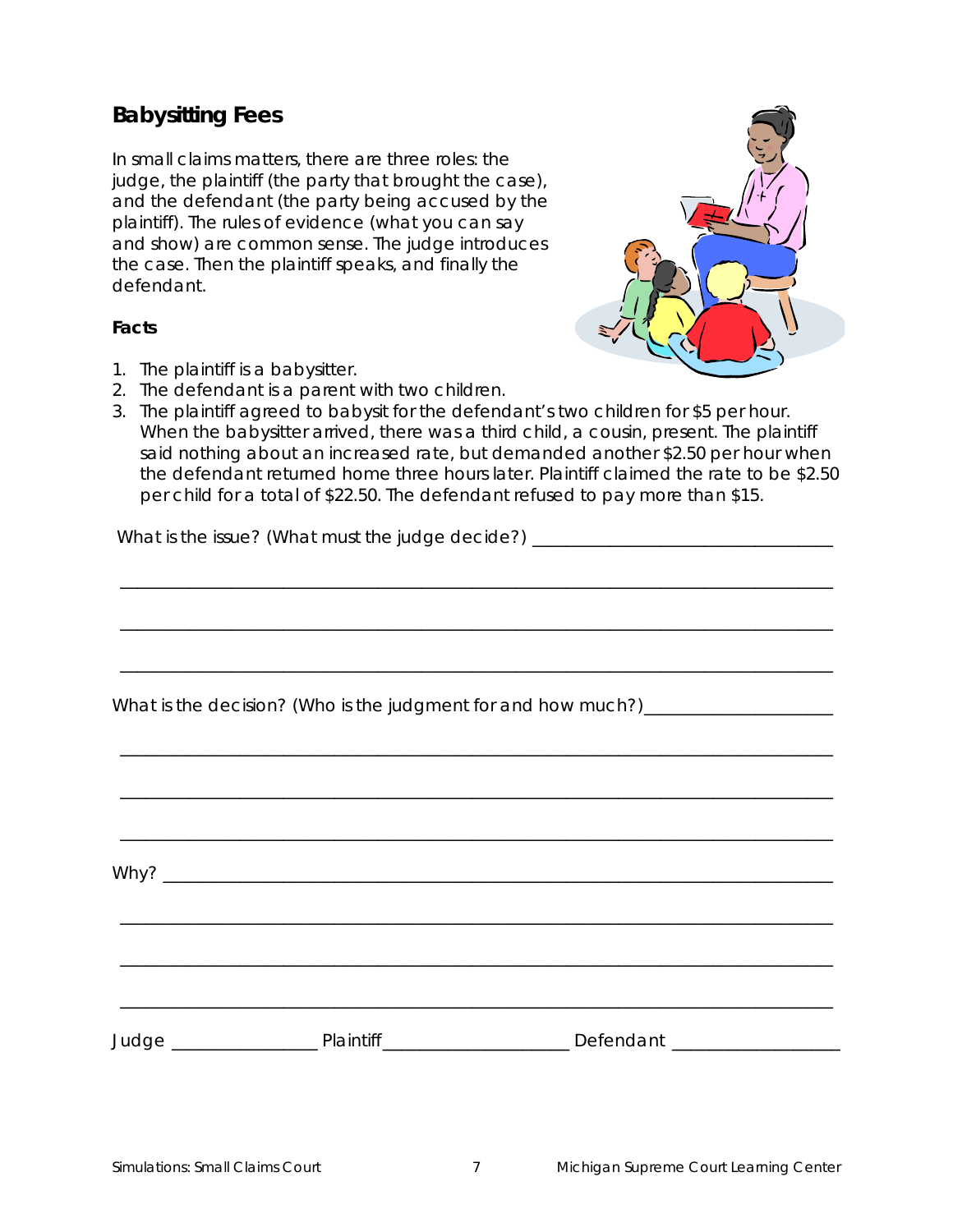## **Vehicle Repairs**

In small claims matters, there are three roles: the judge, the plaintiff (the party that brought the case), and the defendant (the party being accused by the plaintiff). The rules of evidence (what you can say and show) are common sense. The judge introduces the case. Then the plaintiff speaks, and finally the defendant.

#### **Facts**

- 1. The plaintiff owns a car that needed new brakes.
- 2. The defendant runs the CarGO auto repair shop.
- 3. The defendant estimated that the work would cost \$600 with parts and labor. When the defendant made the repair, the only parts available were more expensive. The repair was made and the original parts were sent to the salvage yard. The defendant charged \$800 to cover the cost of the parts. The plaintiff refused to pay the additional money.

\_\_\_\_\_\_\_\_\_\_\_\_\_\_\_\_\_\_\_\_\_\_\_\_\_\_\_\_\_\_\_\_\_\_\_\_\_\_\_\_\_\_\_\_\_\_\_\_\_\_\_\_\_\_\_\_\_\_\_\_\_\_\_\_\_\_\_\_\_\_\_\_\_\_\_\_\_\_\_\_\_\_\_

\_\_\_\_\_\_\_\_\_\_\_\_\_\_\_\_\_\_\_\_\_\_\_\_\_\_\_\_\_\_\_\_\_\_\_\_\_\_\_\_\_\_\_\_\_\_\_\_\_\_\_\_\_\_\_\_\_\_\_\_\_\_\_\_\_\_\_\_\_\_\_\_\_\_\_\_\_\_\_\_\_\_\_

\_\_\_\_\_\_\_\_\_\_\_\_\_\_\_\_\_\_\_\_\_\_\_\_\_\_\_\_\_\_\_\_\_\_\_\_\_\_\_\_\_\_\_\_\_\_\_\_\_\_\_\_\_\_\_\_\_\_\_\_\_\_\_\_\_\_\_\_\_\_\_\_\_\_\_\_\_\_\_\_\_\_\_

\_\_\_\_\_\_\_\_\_\_\_\_\_\_\_\_\_\_\_\_\_\_\_\_\_\_\_\_\_\_\_\_\_\_\_\_\_\_\_\_\_\_\_\_\_\_\_\_\_\_\_\_\_\_\_\_\_\_\_\_\_\_\_\_\_\_\_\_\_\_\_\_\_\_\_\_\_\_\_\_\_\_\_

\_\_\_\_\_\_\_\_\_\_\_\_\_\_\_\_\_\_\_\_\_\_\_\_\_\_\_\_\_\_\_\_\_\_\_\_\_\_\_\_\_\_\_\_\_\_\_\_\_\_\_\_\_\_\_\_\_\_\_\_\_\_\_\_\_\_\_\_\_\_\_\_\_\_\_\_\_\_\_\_\_\_\_

\_\_\_\_\_\_\_\_\_\_\_\_\_\_\_\_\_\_\_\_\_\_\_\_\_\_\_\_\_\_\_\_\_\_\_\_\_\_\_\_\_\_\_\_\_\_\_\_\_\_\_\_\_\_\_\_\_\_\_\_\_\_\_\_\_\_\_\_\_\_\_\_\_\_\_\_\_\_\_\_\_\_\_

\_\_\_\_\_\_\_\_\_\_\_\_\_\_\_\_\_\_\_\_\_\_\_\_\_\_\_\_\_\_\_\_\_\_\_\_\_\_\_\_\_\_\_\_\_\_\_\_\_\_\_\_\_\_\_\_\_\_\_\_\_\_\_\_\_\_\_\_\_\_\_\_\_\_\_\_\_\_\_\_\_\_\_

\_\_\_\_\_\_\_\_\_\_\_\_\_\_\_\_\_\_\_\_\_\_\_\_\_\_\_\_\_\_\_\_\_\_\_\_\_\_\_\_\_\_\_\_\_\_\_\_\_\_\_\_\_\_\_\_\_\_\_\_\_\_\_\_\_\_\_\_\_\_\_\_\_\_\_\_\_\_\_\_\_\_\_

\_\_\_\_\_\_\_\_\_\_\_\_\_\_\_\_\_\_\_\_\_\_\_\_\_\_\_\_\_\_\_\_\_\_\_\_\_\_\_\_\_\_\_\_\_\_\_\_\_\_\_\_\_\_\_\_\_\_\_\_\_\_\_\_\_\_\_\_\_\_\_\_\_\_\_\_\_\_\_\_\_\_\_

 $W$ hy?

What is the issue? (What must the judge decide?) \_\_\_\_\_\_\_\_\_\_\_\_\_\_\_\_\_\_\_\_\_\_\_\_\_\_\_\_\_\_\_

What is the decision? (Who is the judgment for and how much?) \_\_\_\_\_\_\_\_\_\_\_\_\_\_\_\_\_\_

Judge \_\_\_\_\_\_\_\_\_\_\_\_\_\_\_\_\_\_\_ Plaintiff\_\_\_\_\_\_\_\_\_\_\_\_\_\_\_\_\_\_\_\_\_ Defendant\_\_\_\_\_\_\_\_\_\_\_\_\_\_\_\_\_\_

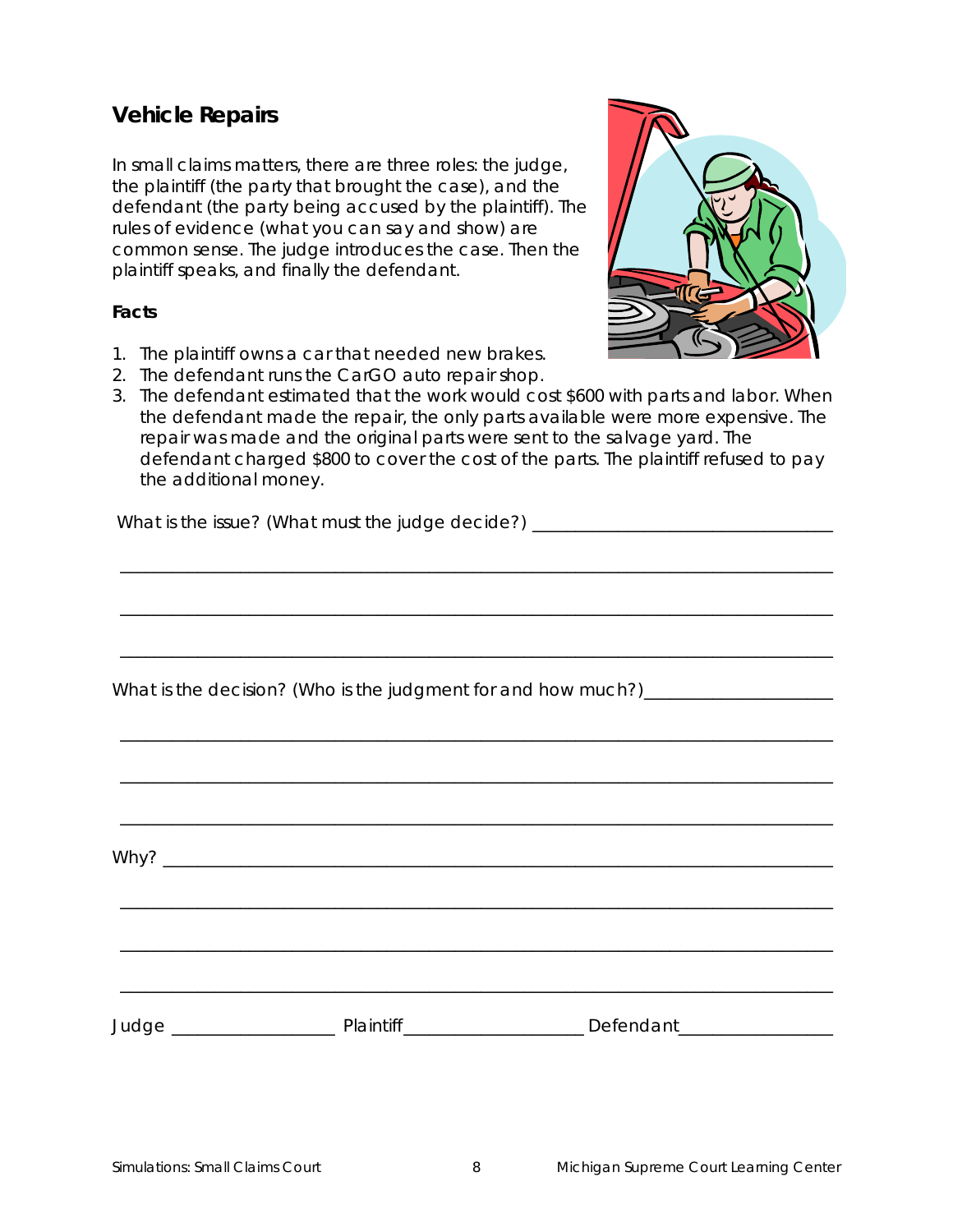# **ESTIMATE**

|--|--|--|

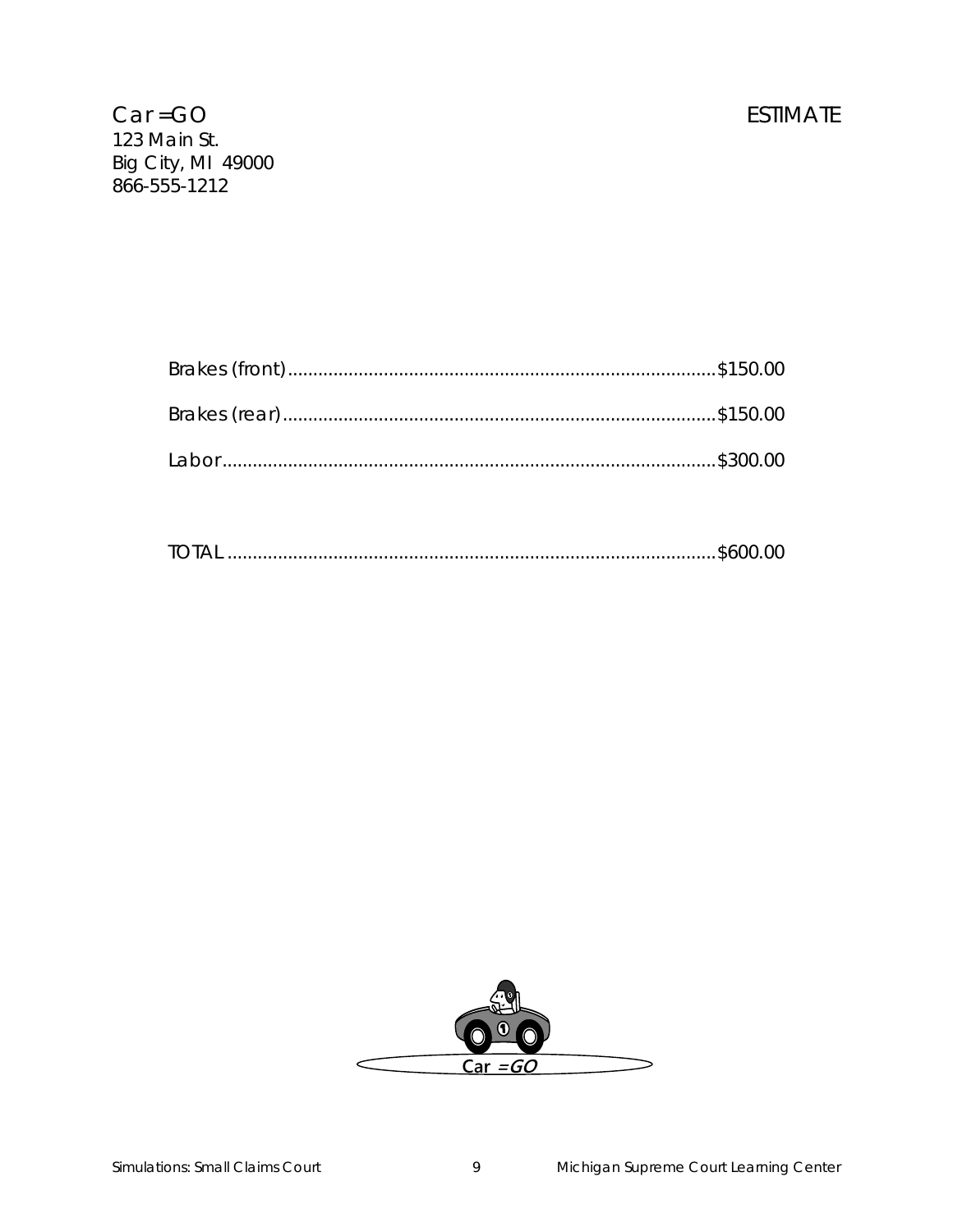# **Leaky Tent**

In small claims matters, there are three roles: the judge, the plaintiff (the party that brought the case), and the defendant (the party being accused by the plaintiff). The rules of evidence (what you can say and show) are common sense. The judge introduces the case. Then the plaintiff speaks, and finally the defendant.



#### Facts

- 1. The plaintiff bought an All-Weather tent for \$500 from the defendant.
- 2. The defendant makes and sells the tents, which are advertised as rainproof.
- 3. The plaintiff went camping and claims that when it rained, the tent leaked. The defendant suspects that the plaintiff just wants the money and will not refund the \$500.

\_\_\_\_\_\_\_\_\_\_\_\_\_\_\_\_\_\_\_\_\_\_\_\_\_\_\_\_\_\_\_\_\_\_\_\_\_\_\_\_\_\_\_\_\_\_\_\_\_\_\_\_\_\_\_\_\_\_\_\_\_\_\_\_\_\_\_\_\_\_\_\_\_\_\_\_\_\_\_\_\_\_\_

\_\_\_\_\_\_\_\_\_\_\_\_\_\_\_\_\_\_\_\_\_\_\_\_\_\_\_\_\_\_\_\_\_\_\_\_\_\_\_\_\_\_\_\_\_\_\_\_\_\_\_\_\_\_\_\_\_\_\_\_\_\_\_\_\_\_\_\_\_\_\_\_\_\_\_\_\_\_\_\_\_\_\_

\_\_\_\_\_\_\_\_\_\_\_\_\_\_\_\_\_\_\_\_\_\_\_\_\_\_\_\_\_\_\_\_\_\_\_\_\_\_\_\_\_\_\_\_\_\_\_\_\_\_\_\_\_\_\_\_\_\_\_\_\_\_\_\_\_\_\_\_\_\_\_\_\_\_\_\_\_\_\_\_\_\_\_

\_\_\_\_\_\_\_\_\_\_\_\_\_\_\_\_\_\_\_\_\_\_\_\_\_\_\_\_\_\_\_\_\_\_\_\_\_\_\_\_\_\_\_\_\_\_\_\_\_\_\_\_\_\_\_\_\_\_\_\_\_\_\_\_\_\_\_\_\_\_\_\_\_\_\_\_\_\_\_\_\_\_\_

\_\_\_\_\_\_\_\_\_\_\_\_\_\_\_\_\_\_\_\_\_\_\_\_\_\_\_\_\_\_\_\_\_\_\_\_\_\_\_\_\_\_\_\_\_\_\_\_\_\_\_\_\_\_\_\_\_\_\_\_\_\_\_\_\_\_\_\_\_\_\_\_\_\_\_\_\_\_\_\_\_\_\_

\_\_\_\_\_\_\_\_\_\_\_\_\_\_\_\_\_\_\_\_\_\_\_\_\_\_\_\_\_\_\_\_\_\_\_\_\_\_\_\_\_\_\_\_\_\_\_\_\_\_\_\_\_\_\_\_\_\_\_\_\_\_\_\_\_\_\_\_\_\_\_\_\_\_\_\_\_\_\_\_\_\_\_

\_\_\_\_\_\_\_\_\_\_\_\_\_\_\_\_\_\_\_\_\_\_\_\_\_\_\_\_\_\_\_\_\_\_\_\_\_\_\_\_\_\_\_\_\_\_\_\_\_\_\_\_\_\_\_\_\_\_\_\_\_\_\_\_\_\_\_\_\_\_\_\_\_\_\_\_\_\_\_\_\_\_\_

\_\_\_\_\_\_\_\_\_\_\_\_\_\_\_\_\_\_\_\_\_\_\_\_\_\_\_\_\_\_\_\_\_\_\_\_\_\_\_\_\_\_\_\_\_\_\_\_\_\_\_\_\_\_\_\_\_\_\_\_\_\_\_\_\_\_\_\_\_\_\_\_\_\_\_\_\_\_\_\_\_\_\_

\_\_\_\_\_\_\_\_\_\_\_\_\_\_\_\_\_\_\_\_\_\_\_\_\_\_\_\_\_\_\_\_\_\_\_\_\_\_\_\_\_\_\_\_\_\_\_\_\_\_\_\_\_\_\_\_\_\_\_\_\_\_\_\_\_\_\_\_\_\_\_\_\_\_\_\_\_\_\_\_\_\_\_

\_\_\_\_\_\_\_\_\_\_\_\_\_\_\_\_\_\_\_\_\_\_\_\_\_\_\_\_\_\_\_\_\_\_\_\_\_\_\_\_\_\_\_\_\_\_\_\_\_\_\_\_\_\_\_\_\_\_\_\_\_\_\_\_\_\_\_\_\_\_\_\_\_\_\_\_\_\_\_\_\_\_\_

What is the issue? (What must the judge decide?) \_\_\_\_\_\_\_\_\_\_\_\_\_\_\_\_\_\_\_\_\_\_\_\_\_\_\_\_\_\_\_

What is the decision? (Who is the judgment for and how much?) \_\_\_\_\_\_\_\_\_\_\_\_\_\_\_\_\_\_

Why? \_\_\_\_\_\_\_\_\_\_\_\_\_\_\_\_\_\_\_\_\_\_\_\_\_\_\_\_\_\_\_\_\_\_\_\_\_\_\_\_\_\_\_\_\_\_\_\_\_\_\_\_\_\_\_\_\_\_\_\_\_\_\_\_\_\_\_\_\_\_\_\_\_\_\_\_\_\_

Judge \_\_\_\_\_\_\_\_\_\_\_\_\_\_\_\_\_ Plaintiff \_\_\_\_\_\_\_\_\_\_\_\_\_\_\_\_\_\_\_\_\_ Defendant \_\_\_\_\_\_\_\_\_\_\_\_\_\_\_\_\_\_\_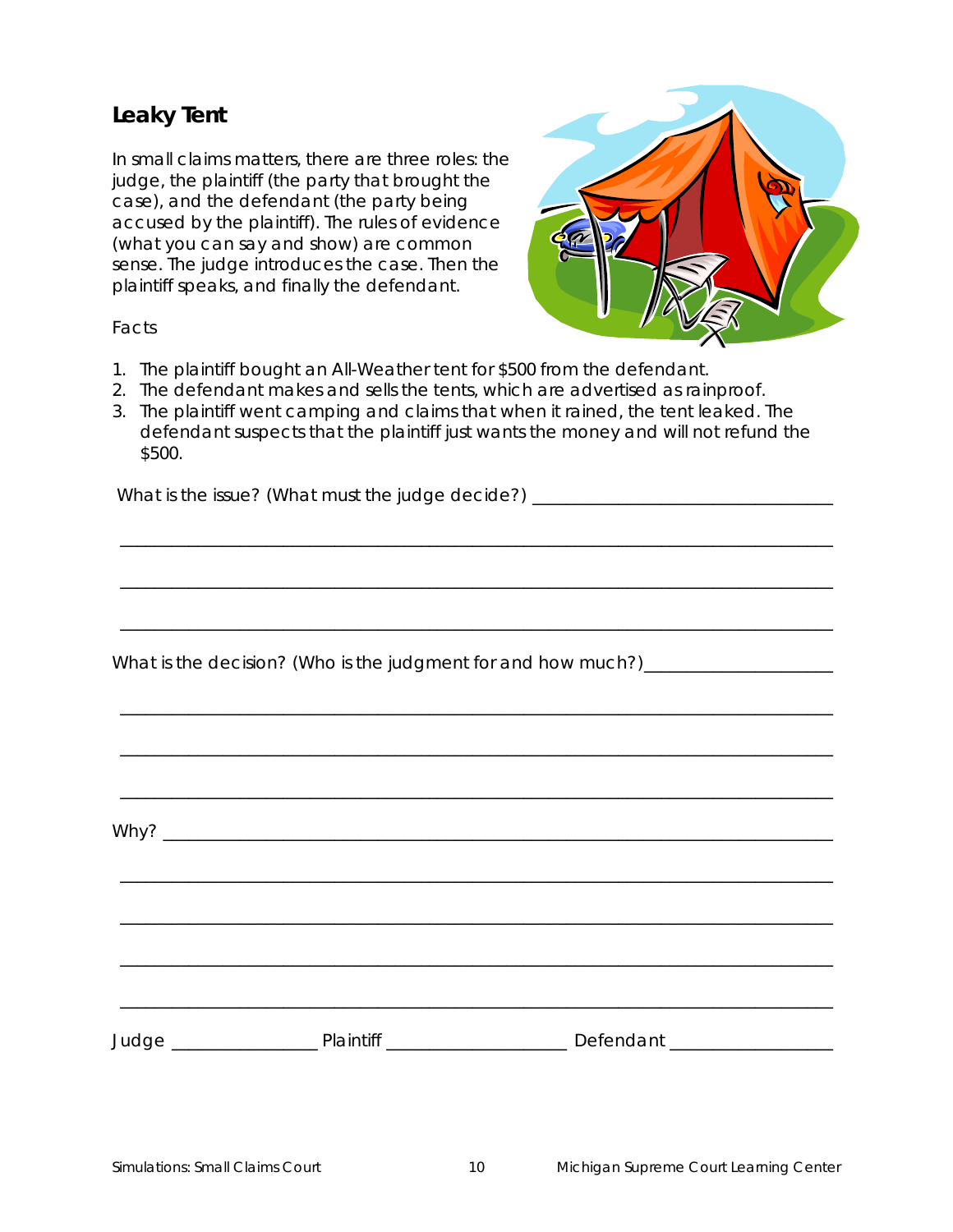All-Weather Tents 111 Camping Way Lansing, MI 48909 517-555-1212

Sales Receipt

All-Weather Tent \$471.70

6% Sales Tax \$28.30

TOTAL \$500.00

Dry as a bone, even if it's raining cats and dogs.

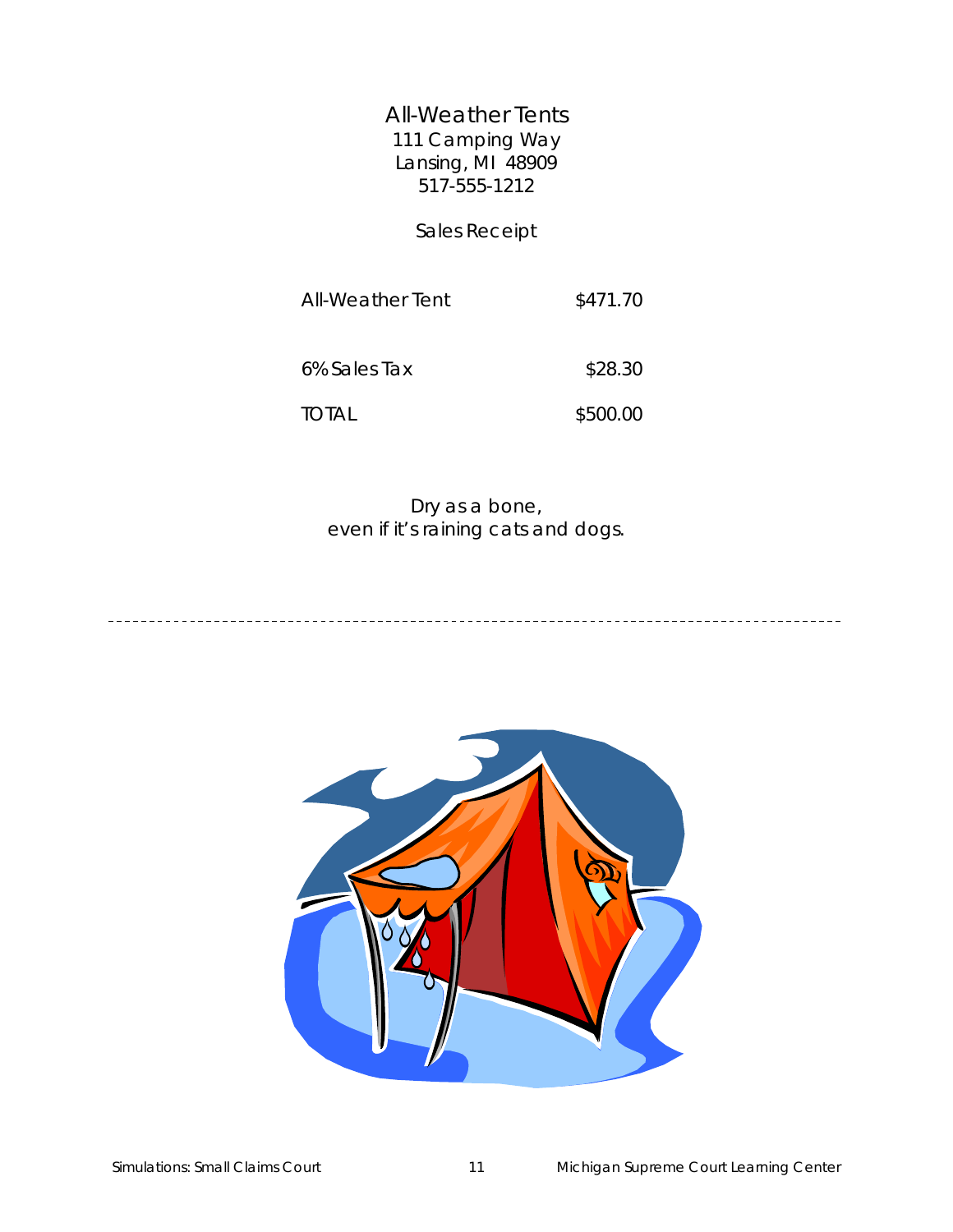# **Small Claims Matters**



Like most cases, small claims cases begin and end in a trial court. These are the types of courts familiar to most people. Trial courts are located in cities around Michigan, and every county is represented by at least three trial courts: district court, probate court, and circuit court.

## **District Court**

The small claims division is part of district court. With millions of cases per year, more people have contact with district court than any other court. District courts handle:

- Criminal cases.
- Civil cases for no more than \$25,000.
- Most traffic violations.

A small claims case is a special type of civil case.

#### **Small Claims Division**

The small claims division handles cases somewhat differently than the general civil division of district court. The parties represent themselves. (They do not have attorneys with them in the courtroom.) The right to an appeal is limited, and juries are not used. If either party in a small claims matter does not agree to these terms, the case can be sent back to the general civil division of the district court for a hearing.

The jurisdictional limit (amount that a plaintiff can sue for):

| Date          | <b>Jurisdictional Limit</b> |
|---------------|-----------------------------|
| Sept. 1, 2012 | \$5,000                     |
| Jan. 1, 2015  | \$5,500                     |
| Jan. 1, 2018  | \$6,000                     |
| Jan. 1, 2021  | \$6,500                     |
| Jan. 1, 2024  | \$7.000                     |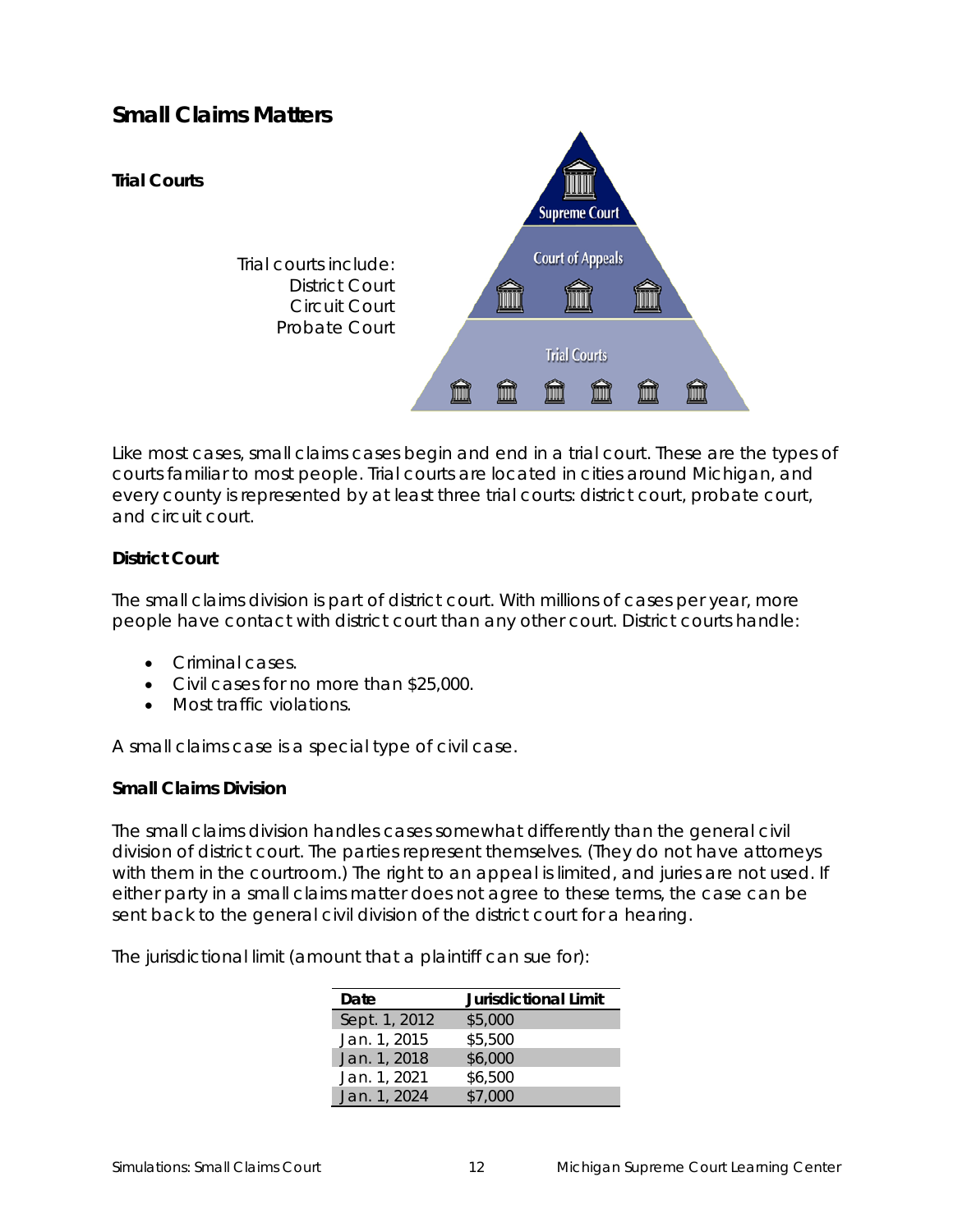## **It's Not Television**

Although several popular television shows use a format in which the parties represent themselves, courts in Michigan are different from those shown on television.

| <b>Michigan Court System</b>                                                                                                            | <b>Television</b>                                                                                                                                                             |
|-----------------------------------------------------------------------------------------------------------------------------------------|-------------------------------------------------------------------------------------------------------------------------------------------------------------------------------|
| Judges are elected. They must be<br>licensed to practice law in<br>Michigan and have practiced for<br>at least five years in the state. | Television personalities are hired<br>$\bullet$<br>because they are entertaining.<br>They might adopt the title<br>"Judge," but they do not work for<br>a court system.       |
| Judges' salaries are set by the<br>state legislature.                                                                                   | Television personalities negotiate<br>$\bullet$<br>multimillion-dollar contracts.                                                                                             |
| Everyone involved must be<br>respectful to others.                                                                                      | Rude behavior is often<br>encouraged.                                                                                                                                         |
| The parties bring cases to court.<br>They pay all fees, costs, and<br>judgments.                                                        | Television producers invite the<br>$\bullet$<br>parties to appear. The parties are<br>often paid to be on the show,<br>and the producers typically pay<br>the final judgment. |
| Rulings and proceedings follow<br>Michigan laws and court rules.                                                                        | Rules and outcomes are<br>$\bullet$<br>determined by the television<br>producers.                                                                                             |
| Cases may take weeks from start<br>to finish. This allows time for the<br>parties and the courts to act<br>thoughtfully and carefully.  | Viewers watch 15 or 30 minutes of<br>$\bullet$<br>a case. Only the most exciting<br>portions are included.                                                                    |

## **Other Ways to Solve Disagreements**

Taking a case to small claims court is one option for solving disagreements, but courts encourage people to try to work out problems in other ways first. Often, talking to the other party or writing a letter resolves the issue. In other instances, mediation can help the parties come to an agreement. Many courts offer programs that bring the parties together with mediators who listen to both sides and help them find a solution.

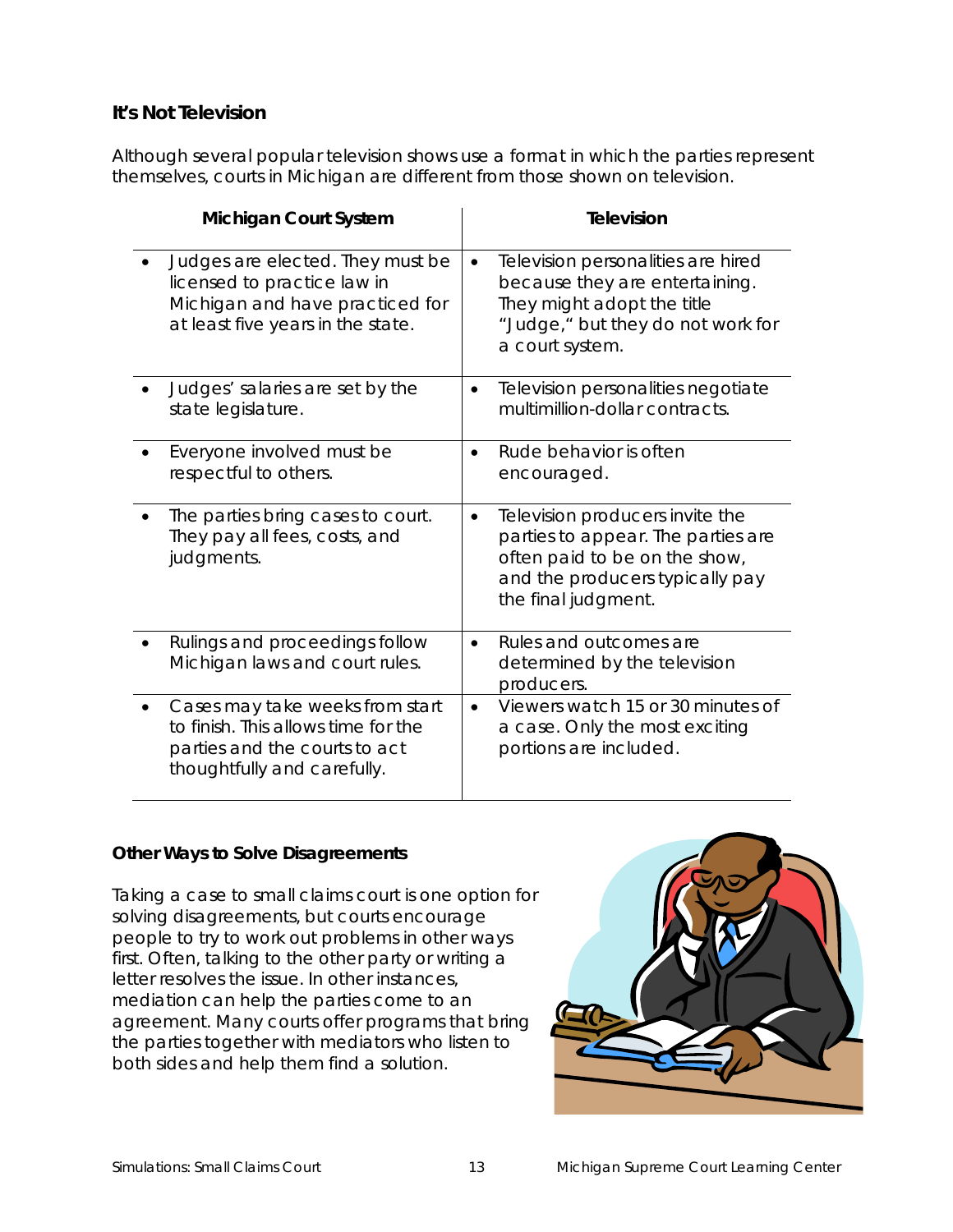## **Glossary**

**Appeal** – a request to review a case to decide if laws and procedures were followed properly. In small claims court, the decision of a judge may not be appealed; however, the decision of a magistrate may be appealed to a judge of the district court.

**Case** – a legal dispute brought before the court.

**Damages** – money paid to a person who has been injured by the actions of another person. In small claims court, the plaintiff may only ask for the amount of money lost. Punitive damages (such as "pain and suffering") are not awarded. In addition, the plaintiff may not ask for money to reimburse for time involved in the case.

**Defendant** – the person against whom a civil lawsuit is started or a crime has been charged.

**District court** – the trial court in Michigan that handles less serious crimes and civil matters of up to \$25,000. In one year, the district courts in Michigan hear 3 million to 4 million cases total.

**Evidence** – facts presented during court proceedings to convince a judge or jury. Witnesses, objects, documents, photos, charts, and other materials can be used as evidence.

**Judge** – an elected public official who makes decisions in court proceedings. To be qualified as a judge for the Michigan courts, a person must be licensed to practice law in the state and have practiced for at least five years. The decision of a judge in small claims court may not be appealed.

**Magistrate** – an appointed official who has the authority to make decisions in particular types of court proceedings, including small claims matters. The decision of a magistrate in small claims court may be appealed to a judge of the district court.

**Party** – a person or group of people involved in a case.

**Plaintiff** – the person or business bringing a case to court.

**Proceeding** – a general term used to describe any part of a case that takes place before the Court.

**Small claims division** – a division of district court for civil cases with claims of \$3,000 or less. No lawyers are present and juries are not used. Decisions generally cannot be appealed. If a party does not agree to these terms, the case can be sent to the general civil division.

**Trial court** – a court on the first level of the court system. Almost all cases begin in a trial court.